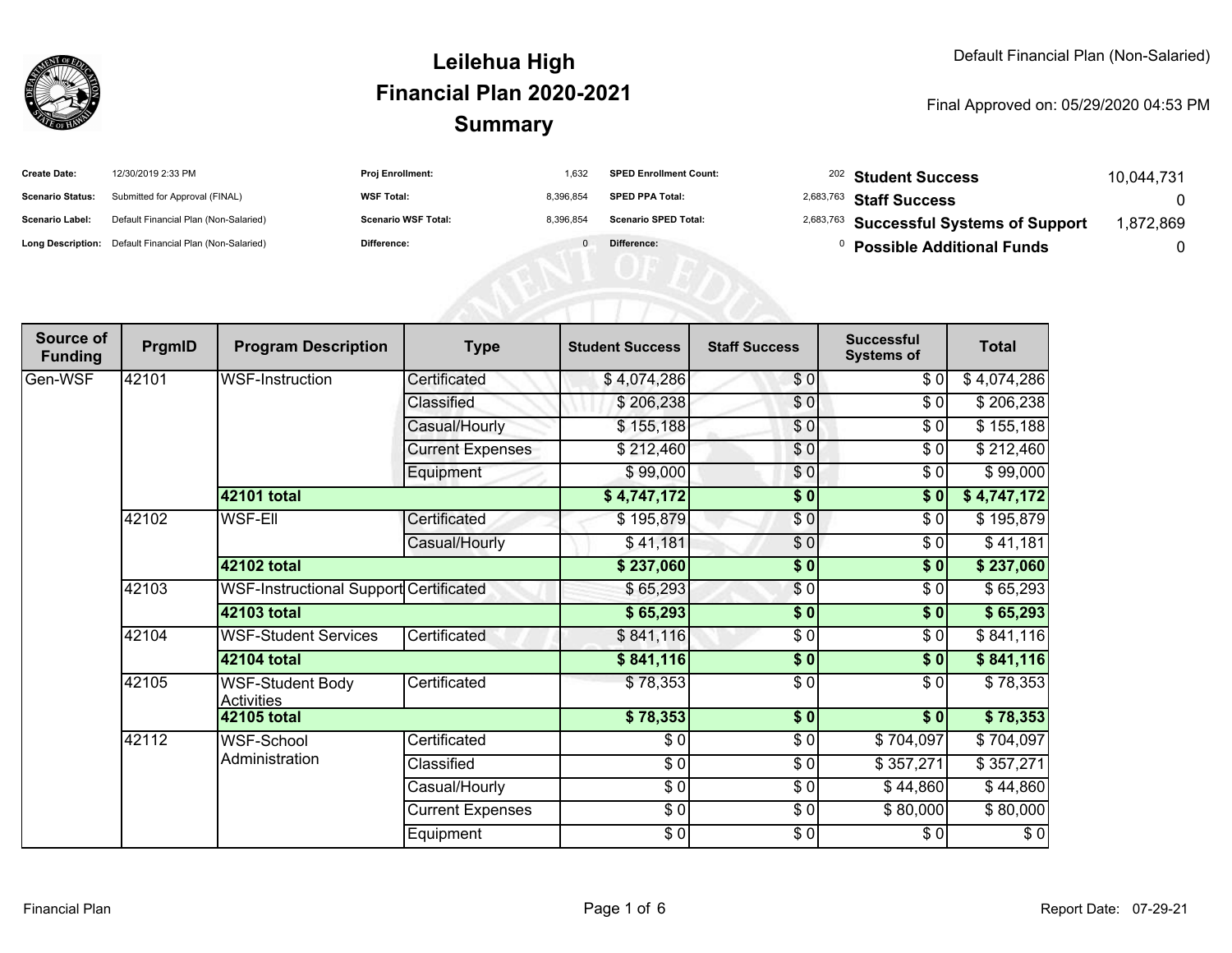

| Source of<br><b>Funding</b> | PrgmID   | <b>Program Description</b>              | <b>Type</b>             | <b>Student Success</b>  | <b>Staff Success</b>     | <b>Successful</b><br><b>Systems of</b> | <b>Total</b>     |                  |
|-----------------------------|----------|-----------------------------------------|-------------------------|-------------------------|--------------------------|----------------------------------------|------------------|------------------|
| Gen-WSF                     | 42112    | <b>WSF-School</b><br>Administration     | <b>Motor Vehicles</b>   | $\overline{\$}0$        | $\overline{\$0}$         | $\overline{30}$                        | $\overline{\$0}$ |                  |
|                             |          | <b>42112 total</b>                      |                         | $\overline{\$0}$        | $\overline{\textbf{50}}$ | \$1,186,228                            | \$1,186,228      |                  |
|                             | 42113    | <b>WSF-School Facility</b>              | Classified              | \$0                     | $\overline{\$0}$         | \$577,961                              | \$577,961        |                  |
|                             |          | <b>Services</b>                         | Casual/Hourly           | \$0                     | $\overline{$}0$          | \$68,680                               | \$68,680         |                  |
|                             |          |                                         | <b>Current Expenses</b> | \$0                     | $\overline{\$0}$         | \$40,000                               | \$40,000         |                  |
|                             |          |                                         | Equipment               | $\overline{\$0}$        | $\overline{\$0}$         | $\overline{\$0}$                       | $\overline{\$0}$ |                  |
|                             |          | 42113 total                             |                         | $\overline{\$0}$        | $\sqrt{6}$               | \$686,641                              | \$686,641        |                  |
|                             | 42115    | <b>WSF-Cte</b>                          | Certificated            | \$554,991               | \$0                      | \$0                                    | \$554,991        |                  |
|                             |          | 42115 total                             |                         | \$554,991               | $\sqrt{6}$               | s <sub>0</sub>                         | \$554,991        |                  |
|                             | Gen-WSF  |                                         |                         | \$6,523,985             | $\overline{\$0}$         | \$1,872,869                            | \$8,396,854      |                  |
| Gen-SPED                    | 17101    | SPED Ppa - Instruction                  | Certificated            | \$2,024,083             | $\sqrt{0}$               | \$0                                    | \$2,024,083      |                  |
|                             |          |                                         | Classified              | \$654,246               | $\overline{\$0}$         | $\overline{\$0}$                       | \$654,246        |                  |
|                             |          |                                         | <b>Current Expenses</b> | \$5,434                 | $\overline{\$0}$         | \$0                                    | \$5,434          |                  |
|                             |          | <b>17101 total</b>                      |                         | \$2,683,763             | $\overline{\$0}$         | $\overline{\$}0$                       | \$2,683,763      |                  |
|                             | 17131    | Special Education in<br>Regular Schools | Certificated            | $\overline{\$0}$        | $\overline{\$0}$         | $\overline{\$0}$                       | $\overline{\$0}$ |                  |
|                             |          |                                         | Classified              | $\overline{\$0}$        | $\overline{\$0}$         | $\overline{\$0}$                       | $\overline{\$0}$ |                  |
|                             |          | <b>17131 total</b>                      |                         | $\overline{\$0}$        | $\sqrt{6}$               | $\overline{\$0}$                       | $\overline{\$0}$ |                  |
|                             | Gen-SPED |                                         |                         | \$2,683,763             | $\overline{\$0}$         | $\overline{\textbf{50}}$               | \$2,683,763      |                  |
| Gen-Categ                   | 15849    | Gen Fund Voc & Applied                  | Certificated            | \$130,586               | $\overline{\$0}$         | $\overline{\$0}$                       | \$130,586        |                  |
|                             |          | Technology                              |                         | Casual/Hourly           | \$0                      | $\overline{\$0}$                       | $\overline{\$0}$ | $\overline{\$0}$ |
|                             |          |                                         |                         | <b>Current Expenses</b> | $\overline{\$0}$         | $\overline{$}0$                        | $\overline{\$0}$ | $\overline{\$0}$ |
|                             |          |                                         | Equipment               | $\overline{\$0}$        | $\overline{\$0}$         | $\overline{\$0}$                       | $\overline{\$0}$ |                  |
|                             |          | <b>15849 total</b>                      |                         | \$130,586               | $\overline{\$0}$         | $\overline{\$0}$                       | \$130,586        |                  |
|                             | 16158    | <b>JROTC</b>                            | Certificated            | \$292,044               | $\overline{\$0}$         | $\overline{\$0}$                       | \$292,044        |                  |
|                             |          |                                         | <b>Current Expenses</b> | $\overline{\$0}$        | $\overline{\$0}$         | $\overline{\$0}$                       | $\overline{\$0}$ |                  |
|                             |          | <b>16158 total</b>                      |                         | \$292,044               | $\sqrt{6}$               | $\overline{\$0}$                       | \$292,044        |                  |
|                             | 16770    | <b>Learning Centers</b>                 | Certificated            | \$32,647                | $\overline{$}0$          | $\overline{\$0}$                       | \$32,647         |                  |
|                             |          |                                         | Casual/Hourly           | $\overline{\$0}$        | $\overline{\$0}$         | $\overline{\$0}$                       | $\overline{\$0}$ |                  |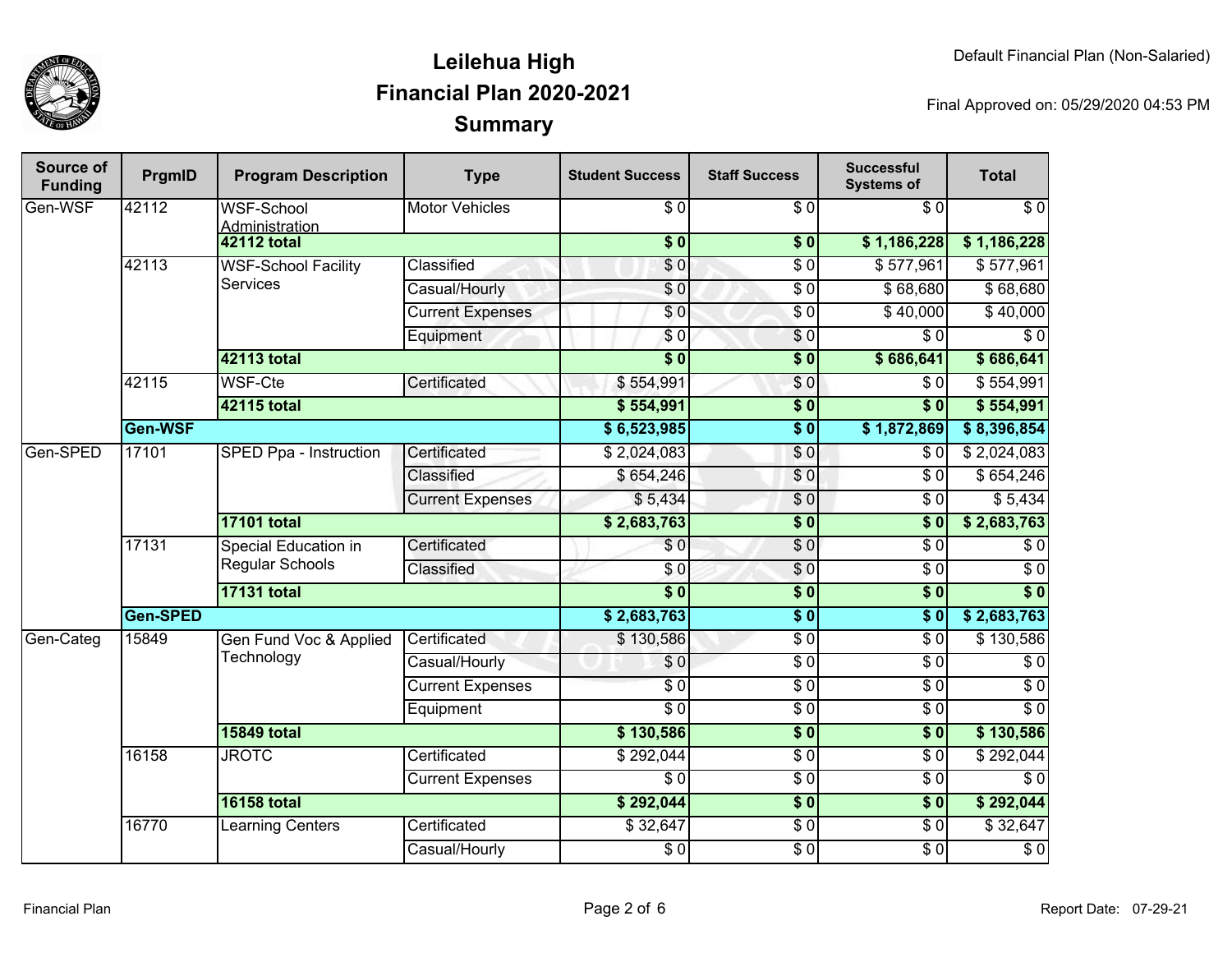

| Source of<br><b>Funding</b> | PrgmID           | <b>Program Description</b>                      | <b>Type</b>                                 | <b>Student Success</b> | <b>Staff Success</b> | <b>Successful</b><br><b>Systems of</b> | <b>Total</b>     |                  |
|-----------------------------|------------------|-------------------------------------------------|---------------------------------------------|------------------------|----------------------|----------------------------------------|------------------|------------------|
| Gen-Categ                   | 16770            | Learning Centers                                | <b>Current Expenses</b>                     | $\sqrt{6}$             | $\overline{\$0}$     | $\sqrt{6}$                             | $\overline{\$0}$ |                  |
|                             |                  | <b>16770 total</b>                              |                                             | \$32,647               | $\overline{\$0}$     | $\overline{\$0}$                       | \$32,647         |                  |
|                             | 16817            | <b>Early College</b>                            | <b>Current Expenses</b>                     | $\overline{S}0$        | $\overline{30}$      | $\overline{\$0}$                       | $\sqrt{6}$       |                  |
|                             |                  | <b>16817 total</b>                              |                                             | $\overline{\$0}$       | $\overline{\$0}$     | $\overline{\$0}$                       | $\overline{\$0}$ |                  |
|                             | 17229            | Voc Rehab - Work Study<br><b>Contract W/DHS</b> | <b>Current Expenses</b>                     | \$0                    | $\overline{30}$      | $\overline{\$0}$                       | $\overline{S}0$  |                  |
|                             |                  | <b>17229 total</b>                              |                                             | $\overline{\$0}$       | $\overline{\$}0$     | $\overline{\$0}$                       | $\overline{\$0}$ |                  |
|                             | 18864            | Alternative Programs                            | Certificated                                | \$65,293               | \$0                  | $\overline{\$0}$                       | \$65,293         |                  |
|                             |                  | <b>18864 total</b>                              |                                             | \$65,293               | $\overline{\$0}$     | $\overline{\$0}$                       | \$65,293         |                  |
|                             | 27000            | Athletics-Transportation                        | <b>Current Expenses</b>                     | \$0                    | \$0                  | $\overline{\$0}$                       | $\overline{\$0}$ |                  |
|                             |                  | <b>27000 total</b>                              |                                             | $\overline{\$}0$       | $\overline{\$0}$     | $\overline{\$0}$                       | $\overline{\$0}$ |                  |
|                             | 27100            | Athletics-Salary                                | Casual/Hourly                               | \$0                    | \$0                  | $\overline{\$0}$                       | $\overline{\$0}$ |                  |
|                             |                  | <b>27100 total</b>                              |                                             | $\overline{\$0}$       | $\overline{\$0}$     | $\sqrt{6}$                             | $\sqrt{6}$       |                  |
|                             | 27300            | <b>Athletics-Gender Equity</b>                  | Casual/Hourly                               | $\overline{\$0}$       | $\overline{\$0}$     | $\overline{\$0}$                       | $\overline{$}0$  |                  |
|                             |                  |                                                 | <b>Current Expenses</b>                     | \$0                    | $\sqrt{6}$           | $\overline{\$0}$                       | $\overline{$}0$  |                  |
|                             |                  | <b>27300 total</b>                              |                                             | $\overline{\bullet}$   | $\overline{\$0}$     | $\overline{\$0}$                       | $\overline{\$0}$ |                  |
|                             | 27400            |                                                 | Athletics-Supplies & Equip Current Expenses |                        | $\overline{30}$      | \$0                                    | \$0              | $\overline{\$0}$ |
|                             |                  |                                                 | Equipment                                   | \$0                    | $\overline{\$0}$     | $\overline{$}0$                        | $\overline{$}0$  |                  |
|                             |                  | <b>27400 total</b>                              | $\overline{\$0}$                            | $\overline{\$0}$       | $\overline{\$0}$     | $\overline{\$0}$                       |                  |                  |
|                             | 27480            | <b>Athletic Trainers</b>                        | Classified                                  | \$120,534              | $\overline{\$0}$     | $\overline{\$0}$                       | \$120,534        |                  |
|                             |                  |                                                 | <b>Current Expenses</b>                     | \$0                    | $\overline{\$0}$     | $\overline{\$0}$                       | $\overline{\$0}$ |                  |
|                             |                  | <b>27480 total</b>                              |                                             | \$120,534              | $\overline{\$0}$     | $\overline{\$0}$                       | \$120,534        |                  |
|                             | <b>Gen-Categ</b> |                                                 |                                             | \$641,104              | $\overline{\$0}$     | $\overline{\$0}$                       | \$641,104        |                  |
| Federal                     | 18902            | <b>ESEA Title I-Schools</b>                     | Certificated                                | \$195,879              | $\overline{\$0}$     | $\overline{\$0}$                       | \$195,879        |                  |
|                             |                  |                                                 | Casual/Hourly                               | $\overline{\$0}$       | $\overline{\$0}$     | $\overline{\$0}$                       | \$0              |                  |
|                             |                  |                                                 | <b>Current Expenses</b>                     | $\overline{\$0}$       | $\overline{\$0}$     | $\overline{\$0}$                       | $\overline{\$0}$ |                  |
|                             |                  |                                                 | Equipment                                   | $\overline{\$0}$       | $\overline{\$0}$     | $\overline{\$0}$                       | $\overline{\$0}$ |                  |
|                             |                  | <b>18902 total</b>                              |                                             | \$195,879              | $\overline{\$0}$     | $\sqrt{6}$                             | \$195,879        |                  |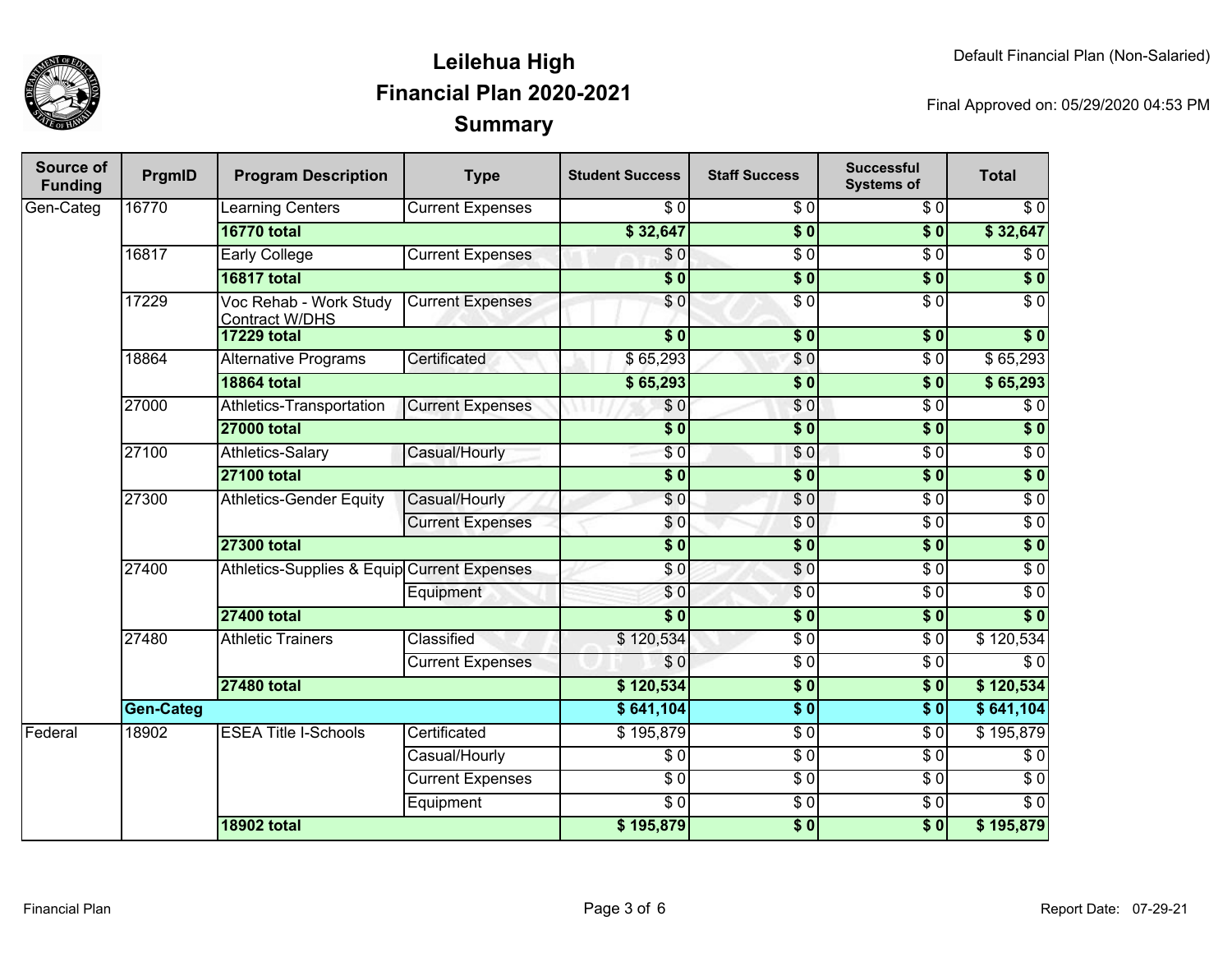

| Source of<br><b>Funding</b> | PrgmID          | <b>Program Description</b>                | <b>Type</b>                   | <b>Student Success</b>   | <b>Staff Success</b>   | <b>Successful</b><br><b>Systems of</b> | <b>Total</b>     |                  |
|-----------------------------|-----------------|-------------------------------------------|-------------------------------|--------------------------|------------------------|----------------------------------------|------------------|------------------|
| Federal                     | 18935           | <b>ESEA Title I-Parent</b><br>Engagement  | <b>Current Expenses</b>       | \$0                      | $\overline{\$0}$       | \$0                                    | $\overline{\$0}$ |                  |
|                             |                 | <b>18935 total</b>                        |                               | $\overline{\$0}$         | $\overline{\$0}$       | $\overline{\$0}$                       | $\overline{\$0}$ |                  |
|                             | 20657           | Essa Title IIa Targeted<br>Prof Dev       | Casual/Hourly                 | \$0                      | $\overline{\$0}$       | $\overline{\$0}$                       | $\overline{\$0}$ |                  |
|                             |                 | <b>20657 total</b>                        |                               | $\overline{\bullet}$     | \$0                    | $\overline{\$0}$                       | $\overline{\$0}$ |                  |
|                             | 20659           | Essa Title IIa Prof Dev-<br><b>OCISS</b>  | Casual/Hourly                 | \$0                      | $\overline{S}0$        | $\overline{\$0}$                       | $\overline{S}0$  |                  |
|                             |                 | <b>20659 total</b>                        |                               | $\overline{\$0}$         | $\overline{\bullet}$ 0 | $\overline{\$0}$                       | $\overline{\$0}$ |                  |
|                             | 20697           | Essa Title IIa Prof Dev                   | Casual/Hourly                 | \$0                      | \$0                    | $\overline{\$0}$                       | $\overline{\$0}$ |                  |
|                             |                 | <b>20697 total</b>                        |                               | $\overline{\$0}$         | $\overline{\$0}$       | $\overline{\$0}$                       | $\overline{\$0}$ |                  |
|                             | 20698           | Essa Title IIa Support<br>New Tchr & Prin | Casual/Hourly                 | \$0                      | \$0                    | $\overline{\$0}$                       | $\sqrt{6}$       |                  |
|                             |                 | <b>20698 total</b>                        |                               | $\overline{\textbf{50}}$ | \$0                    | $\overline{\textbf{50}}$               | $\sqrt{6}$       |                  |
|                             | 35913           |                                           | <b>Sch Prgm Food Services</b> | Classified               | $\overline{\$0}$       | \$0                                    | $\overline{30}$  | $\overline{\$0}$ |
|                             |                 |                                           | Casual/Hourly                 | $\sqrt{6}$               | $\overline{\$0}$       | $\overline{\$0}$                       | $\overline{30}$  |                  |
|                             |                 | 35913 total                               |                               | $\overline{\$0}$         | $\overline{\$0}$       | $\overline{\textbf{50}}$               | $\sqrt{6}$       |                  |
|                             | 52001           | <b>ESEA Title I-Homeless</b><br>Children  | <b>Current Expenses</b>       | $\overline{\$0}$         | $\overline{30}$        | $\overline{\$0}$                       | $\overline{\$0}$ |                  |
|                             |                 | <b>52001 total</b>                        |                               | $\overline{\$0}$         | $\overline{\$0}$       | $\overline{\$0}$                       | $\overline{\$0}$ |                  |
|                             | <b>Federal</b>  |                                           |                               | \$195,879                | $\overline{\$0}$       | $\overline{\$0}$                       | \$195,879        |                  |
| Gen-Cent                    | 15654           | Haw Content & Perform<br>Std-Assessment   | <b>Current Expenses</b>       | \$0                      | $\overline{S}0$        | $\sqrt{6}$                             | $\sqrt{6}$       |                  |
|                             |                 | <b>15654 total</b>                        |                               | $\overline{\$0}$         | $\overline{\$0}$       | $\overline{\$0}$                       | $\overline{\$0}$ |                  |
|                             | 35163           | <b>Food Services-General</b>              | Classified                    | $\overline{\$0}$         | $\overline{\$0}$       | $\overline{\$0}$                       | $\overline{\$0}$ |                  |
|                             |                 | Fund                                      | Casual/Hourly                 | $\overline{\$0}$         | $\overline{30}$        | $\overline{S}0$                        | $\overline{\$0}$ |                  |
|                             |                 | 35163 total                               |                               | $\overline{\$0}$         | $\overline{\$0}$       | $\overline{\$0}$                       | $\overline{\$0}$ |                  |
|                             | 37721           | <b>Athletic Travel</b>                    | <b>Current Expenses</b>       | $\overline{S}0$          | $\overline{30}$        | $\overline{\$0}$                       | $\overline{30}$  |                  |
|                             |                 | 37721 total                               |                               | $\overline{\$0}$         | $\overline{\$0}$       | $\overline{\$0}$                       | $\overline{\$0}$ |                  |
|                             | <b>Gen-Cent</b> |                                           |                               | $\overline{\$0}$         | $\overline{\$0}$       | $\overline{\$0}$                       | $\overline{\$0}$ |                  |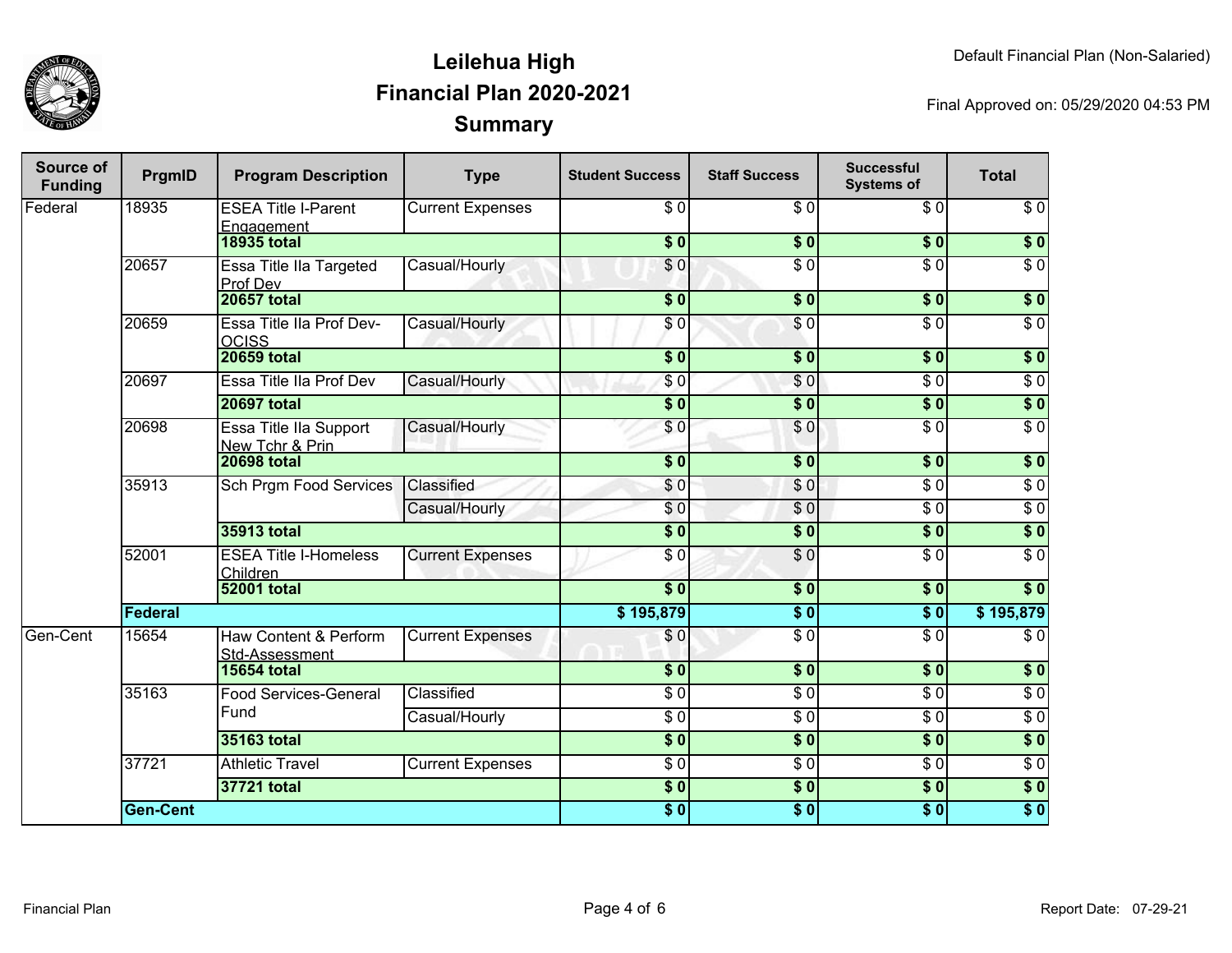

| <b>Source of</b><br><b>Funding</b> | PrgmID            | <b>Program Description</b>                           | <b>Type</b>             | <b>Student Success</b>     | <b>Staff Success</b> | <b>Successful</b><br><b>Systems of</b> | <b>Total</b>               |
|------------------------------------|-------------------|------------------------------------------------------|-------------------------|----------------------------|----------------------|----------------------------------------|----------------------------|
| Special                            | 15754             | Voc Ed-Program<br>Improvement FY19                   | Casual/Hourly           | \$0                        | $\overline{\$0}$     | $\overline{\$0}$                       | $\sqrt{6}$                 |
|                                    |                   |                                                      | <b>Current Expenses</b> | $\overline{\frac{1}{5}}$   | $\overline{S}0$      | $\overline{\$0}$                       | $\overline{\$0}$           |
|                                    |                   |                                                      | Equipment               | $\overline{\$0}$           | $\sqrt{6}$           | $\overline{\$0}$                       | $\sqrt{6}$                 |
|                                    |                   | <b>15754 total</b>                                   |                         | $\overline{\phantom{0}50}$ | $\overline{\$0}$     | $\overline{\$0}$                       | $\sqrt{50}$                |
|                                    | 16350             | Summer School - Special                              | Casual/Hourly           | $\overline{\$0}$           | $\overline{50}$      | $\overline{\$0}$                       | $\overline{\$0}$           |
|                                    |                   | Fund                                                 | <b>Current Expenses</b> | \$0                        | $\sqrt{6}$           | $\overline{50}$                        | $\overline{\$0}$           |
|                                    |                   |                                                      | Equipment               | \$0                        | $\overline{\$}$      | $\sqrt{6}$                             | $\sqrt{6}$                 |
|                                    |                   | <b>16350 total</b>                                   |                         | $\overline{\phantom{0}50}$ | $\overline{\$0}$     | $\overline{\$0}$                       | $\overline{\$0}$           |
|                                    | 19062             | <b>DOD-Fed Connected</b><br><b>Student Incentive</b> | <b>Current Expenses</b> | \$0                        | \$0                  | $\overline{S}0$                        | $\overline{\$0}$           |
|                                    |                   | <b>19062 total</b>                                   |                         | $\overline{\phantom{0}5}$  | $\frac{1}{2}$        | $\overline{\$0}$                       | $\overline{\$0}$           |
|                                    | 19085             | DOD-Ea-Leilehua<br>Complex FY17                      | Casual/Hourly           | $\overline{\$0}$           | \$0                  | $\overline{\$0}$                       | $\overline{\$0}$           |
|                                    |                   |                                                      | <b>Current Expenses</b> | \$0                        | \$0                  | $\overline{\$0}$                       | $\overline{\$0}$           |
|                                    |                   | <b>19085 total</b>                                   |                         | $\overline{\$0}$           | $\frac{1}{2}$        | $\overline{\$0}$                       | $\overline{\$}0$           |
|                                    | 35304             | <b>Food Services-Special</b><br>Fund                 | <b>Current Expenses</b> | \$0                        | \$0                  | $\overline{\$0}$                       | $\overline{\$0}$           |
|                                    |                   | <b>35304 total</b>                                   |                         | $\overline{\bullet}$       | $\overline{\bullet}$ | $\overline{\$0}$                       | $\overline{\$}0$           |
|                                    | <b>Special</b>    |                                                      |                         | $\overline{\$0}$           | s <sub>0</sub>       | $\overline{\$0}$                       | $\overline{\$}0$           |
| <b>Trust</b>                       | 27200             | <b>Athletics</b>                                     | <b>Current Expenses</b> | $\frac{6}{3}$              | $\sqrt{6}$           | $\sqrt{6}$                             | $\sqrt{6}$                 |
|                                    |                   | <b>27200 total</b>                                   |                         | $\overline{\$0}$           | $\sqrt{6}$           | $\overline{\$0}$                       | $\overline{\$}0$           |
|                                    | <b>Trust</b>      |                                                      |                         | $\overline{\$0}$           | \$0                  | $\overline{\$0}$                       | $\overline{\$}0$           |
| <b>Inter Xfer</b>                  | 16355             | <b>Driver and Traffic Safety</b>                     | Casual/Hourly           | \$0                        | $\overline{S}0$      | $\overline{\$0}$                       | $\sqrt{6}$                 |
|                                    |                   | Education                                            | <b>Current Expenses</b> | \$ 0                       | $\frac{3}{2}$        | $\overline{\$0}$                       | $\sqrt{6}$                 |
|                                    |                   |                                                      | Equipment               | \$0                        | $\overline{\$0}$     | $\overline{S}0$                        | $\overline{\$0}$           |
|                                    |                   | <b>16355 total</b>                                   |                         | \$0                        | $\overline{\$0}$     | $\overline{\$0}$                       | $\overline{\$}0$           |
|                                    | <b>Inter Xfer</b> |                                                      |                         | $\overline{\bullet}$       | $\sqrt{6}$           | $\overline{\$0}$                       | $\overline{\$0}$           |
| <b>Grand Total</b>                 |                   |                                                      |                         | \$10,044,731               | $\overline{\$0}$     |                                        | $$1,872,869$ $$11,917,600$ |